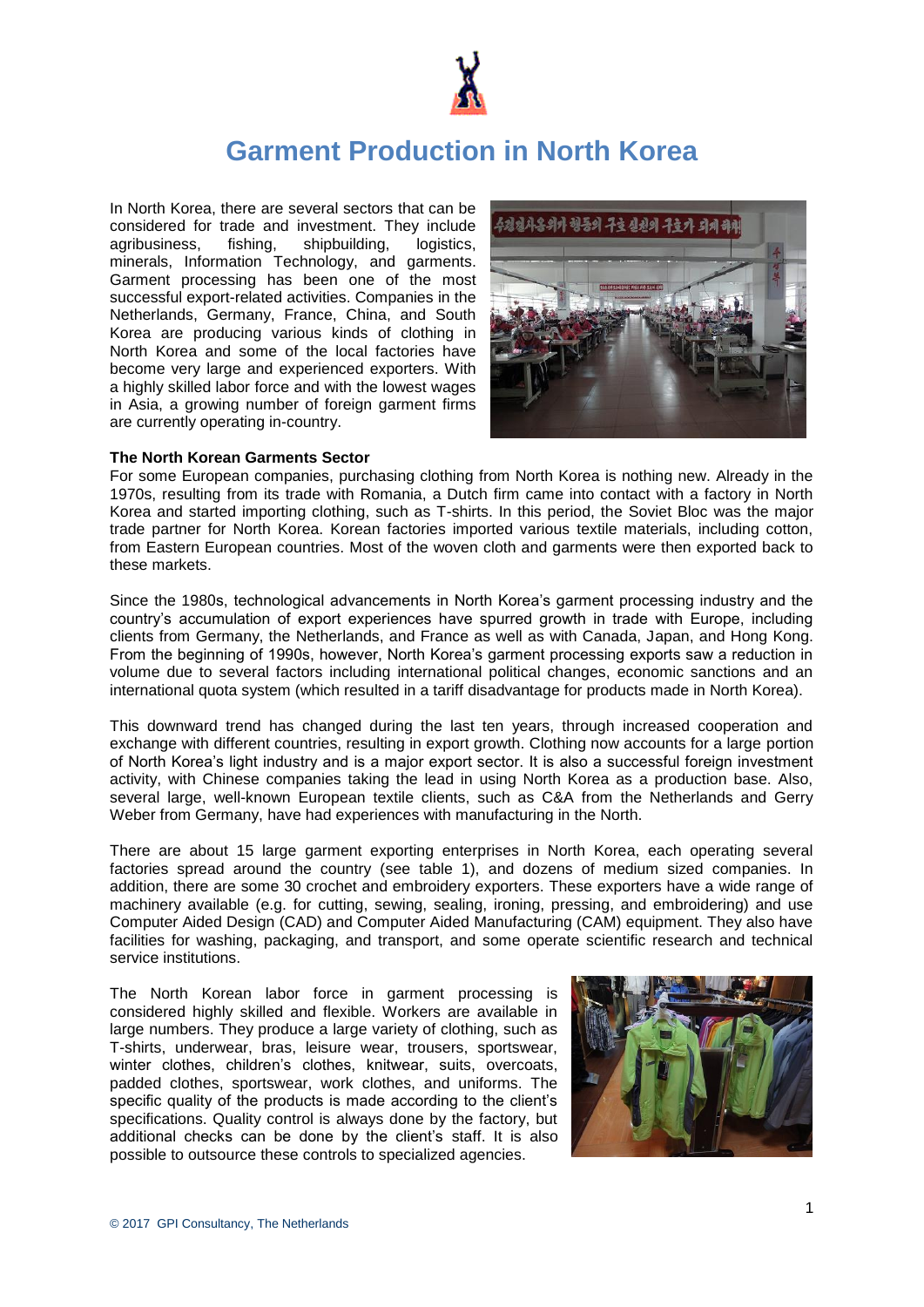Apart from the existing infrastructure and skilled workforce, an important advantage of North Korea is the low production costs. The labor costs are significantly lower than in other Asian countries. Since the production costs in China are rising, a growing number of manufacturing companies are adopting the "China plus one" strategy, where apart from China, another cheaper production country is selected. Moreover, in certain parts of China the supply of skilled labor is becoming scarce. North Korea is an attractive alternative location, especially appealing for the most complicated and labor-intensive products.



Sometimes, even single items are now being produced in two countries, for example hand-knitted pullovers. The front side, which is the most complicated and labor-intensive part, is knit in North Korea. The back side, which is the easiest part, is still knit in China, where the two parts are also assembled.

Prices of garments are based on "Cut and Make" (CM) terms: the cost to produce the item is based on the time needed for cutting the fabrics and making the garments. These CM-costs are substantially lower than in China or other competing countries in Asia.

| Korea Unha Trading<br>Corporation    | Founded in 1976                                                                                                                                                                            |
|--------------------------------------|--------------------------------------------------------------------------------------------------------------------------------------------------------------------------------------------|
|                                      | 70 specialized clothing factories and workshops                                                                                                                                            |
|                                      | Full time workers: 25,000                                                                                                                                                                  |
|                                      | Main products: suits, jackets, pants, sportswear, shirts, hand<br>knitting and embroideries.                                                                                               |
|                                      | Quantities: suits 450.000 sets/year; jackets 3.000.000<br>pcs/year; winter clothes 5.000.000 pcs/year; sportswear<br>4.500.000 pcs/year; down wear 1.500.000 pcs/year, etc.                |
|                                      | Export markets: China, Russia, Japan, South Korea,<br>Germany, Sweden, France, Canada, Brazil                                                                                              |
|                                      | Foreign agencies and offices: China, Russia, Germany,<br>Malaysia                                                                                                                          |
| Korea Ponghwa Trading<br>Corporation |                                                                                                                                                                                            |
|                                      | Founded in 1974                                                                                                                                                                            |
|                                      | 30 specialized clothing factories; 1 specialized knitting<br>factory; 1 hand knitting workshop; technical preparation<br>center                                                            |
|                                      | Full time workers: 10,000                                                                                                                                                                  |
|                                      | Main products: suits, jackets, pants, sportswear, shirts,<br>knitting and embroideries                                                                                                     |
|                                      | Quantities: suits 10.000 sets/month; coats 10.000 pcs/month;<br>jackets 20.000 pcs/month; pants 20.000 pcs/month, winter<br>cloths; jumpers; sportswear; working cloths, uniforms, shirts, |
|                                      | Export markets: China, Russia, Japan, South Korea, East<br>Asia                                                                                                                            |
|                                      | Foreign agencies and offices: China, Russia, Malaysia                                                                                                                                      |

#### **Table 1: Examples of Large Exporting Garment Companies**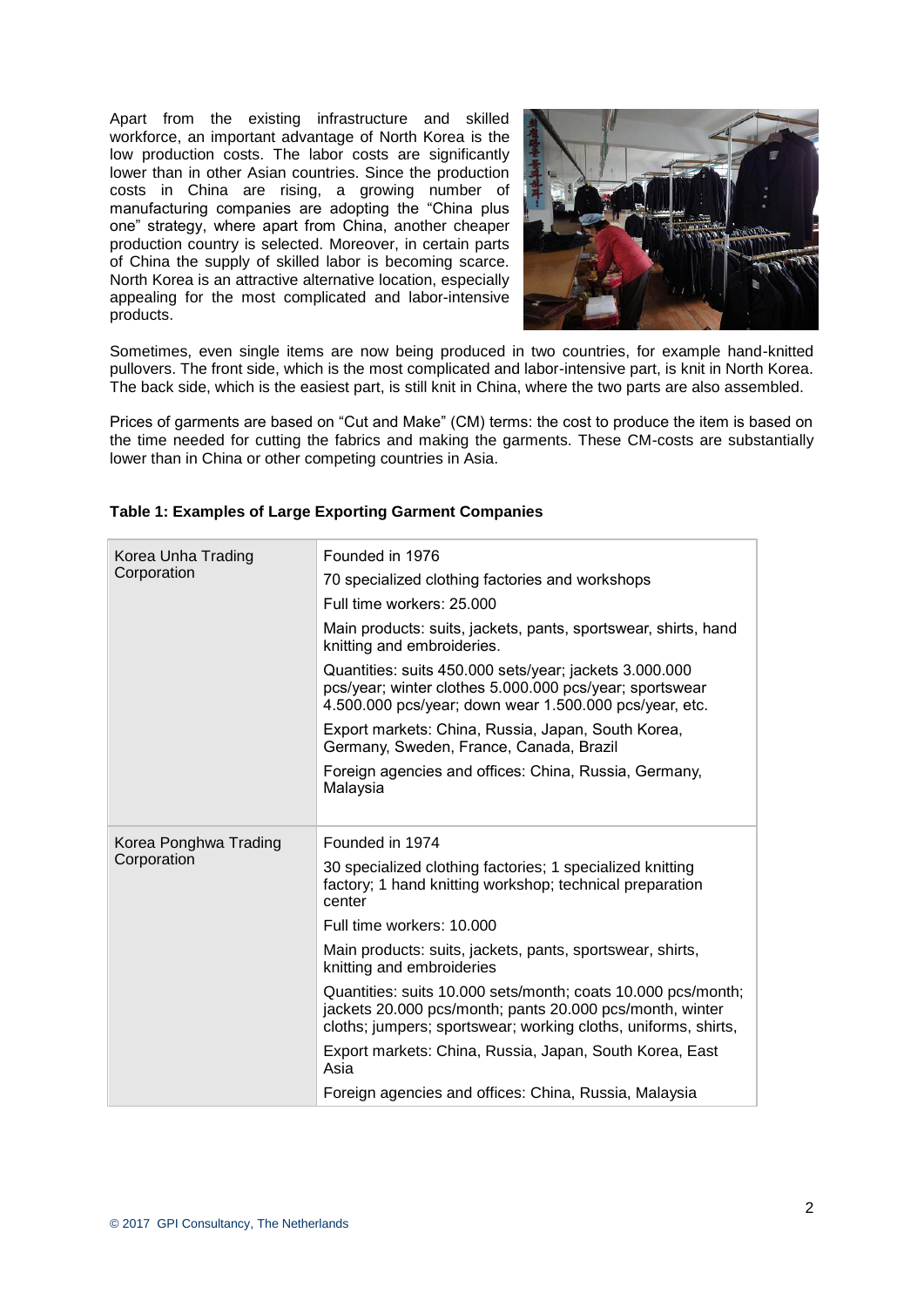#### **Using Special Economic Zones (SEZs)**

Apart from using North Korean companies directly, there are also other options available. In order to attract foreign investment, Special Economic Zones have been set up. The first one is located in the far north at the China-Russia border, near the cities of Rajin and Sonbong: the Rason Special Economic Zone. With minimum wages of 80 USD per month, the costs of garment production are around 30 percent lower than in Northeast China. However, the number of textile producing companies in this zone is still limited.



Just across the demilitarized zone from South Korea,

the Special Economic Zone near Kaesong is much more popular. The Kaesong Industrial Complex (KIC), developed in an agreement between North and South Korea, was established in 2004. Currently, more than 102 South Korean companies employ over 50.000 North Korean workers in various sectors. Their productivity levels are close to those in South Korean factories, with low labor costs (around 110 USD per month) and favorable corporate tax rates.

Around 70 are active in the field of clothing and textiles. One of those, Shin Won, employs 1.250 North Korean workers; the company considers its Kaesong factory to be optimal when compared to its other facilities in China, Indonesia, Vietnam, and Guatemala. The total annual value of the garment production in Kaesong is estimated around 200 million USD. Because of South Korean politics in 2016, the KIC is currently not operative.

#### **Another Option: Using North Korean Labor Abroad**

Clothing factories in several countries are employing North Koreans directly, especially in Chinese cities near the border. For example, hundreds of North Korean workers are employed in an underwear factory in Tumen. Much larger numbers can be found in Dandong, the border city on the Yalu River, where companies from other countries are also using these migrant workers. One example includes the Ari Sports factory, a South Korean venture that produces football sneakers and sports clothing. It is expected that the number of North Korean workers in China will grow fast. Since early 2012, the Chinese government has issued work visas for 40.000 North Koreans to work in the three Northeast provinces: Jilin, Liaoning, and Heilongjiang.

Also, Mongolia allows North Korean workers to take jobs at local garment factories. The popular British clothing brand Edinburgh Woollen Mill, for example, is using a Mongolian firm employing 80

North Korean women to produce its cashmere jumpers. Korean textile workers can also be found in a number of other countries, such as the Czech Republic or countries in the Middle East.

#### **Challenges**

For companies interested in working with North Korea, one of the most important challenges is finding a suitable business partner. Collecting sufficient information about available factories is not easy. Local garment companies might have a presence on "Kwangmyong," the local Intranet, but this information is not visible outside the country. Case studies or references from other foreign users are also scarce.



Establishing contacts inside North Korea through middlemen or agents is possible. Companies can also consider to send representatives to Pyongyang. In order to get an initial impression, taking part in a business mission has proven to be the most informative way to tour factories, visit clothing showrooms, select potential partners, negotiate prices and delivery terms, and explore business opportunities. One approach that has worked well is, based on the specific demands of the customer, to preselect companies before the actual visit takes place. For example, it makes no sense to select a huge enterprise when the client is only interested in producing small quantities. Preselection can make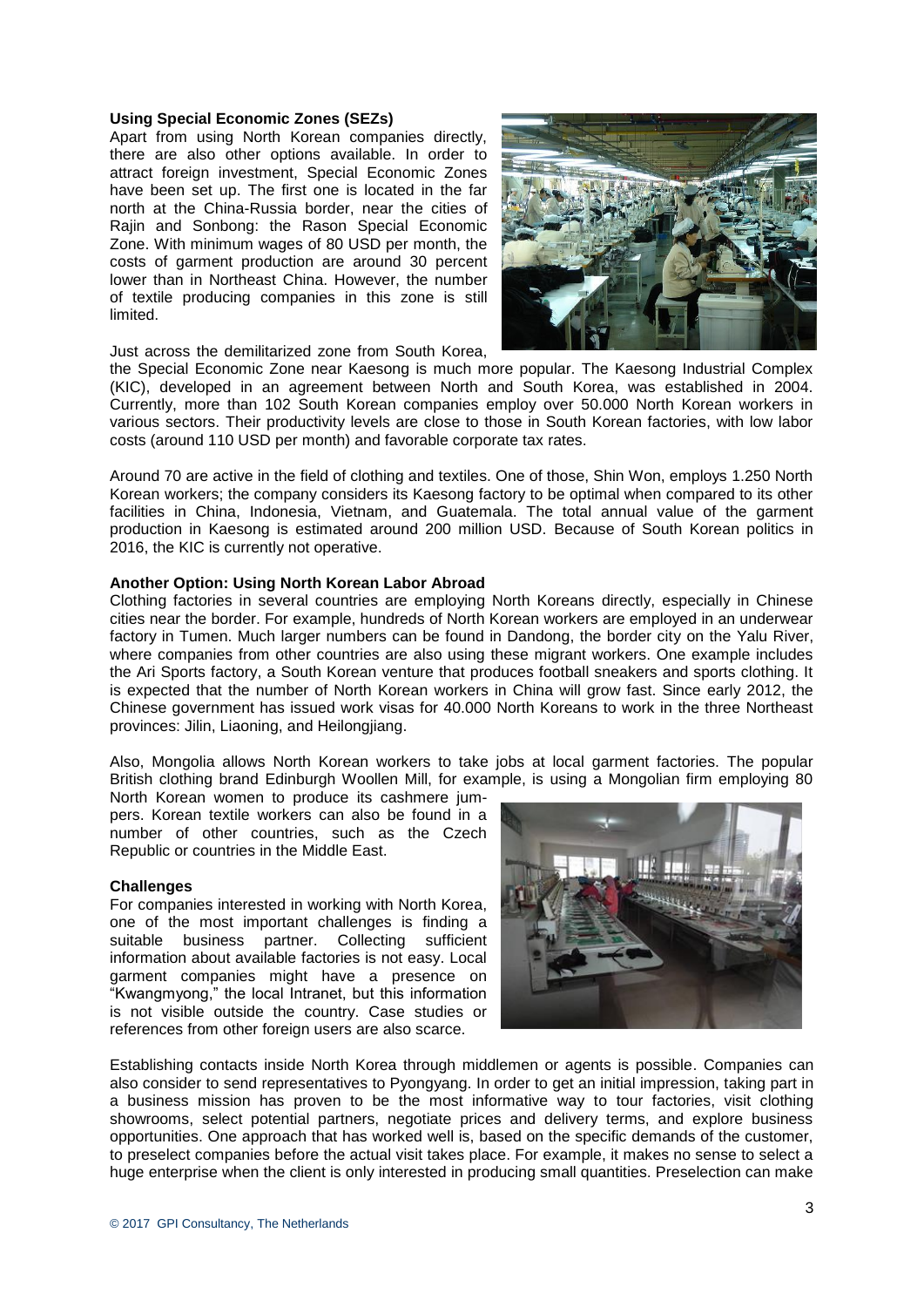the duration of the visit relatively short (see table 2). Often during a first trip, the Korean companies will

be able to produce samples based on requirements of the foreign client for inspection. After the initial selection of the factory (or factories), a second visit might be needed in order to arrange the preparations of the trial production in detail.

One important challenge facing foreign companies is that specific fabrics and trimmings (accessories such as buttons, zippers, etc.) might not be available in North Korea, and need to be imported. China is the main source for these materials, and is also used to transport the finished goods to the final destination. Often an agent is hired for the required logistical issues and also for additional quality control (the large Korean companies usually have their own agents in China).



| Day 1. Monday    | In Beijing: visa collection at Embassy of<br>North Korea - afternoon flight to<br>Pyongyang |
|------------------|---------------------------------------------------------------------------------------------|
| Day 2. Tuesday   | Morning and afternoon: visit garment<br>factories and showrooms                             |
| Day 3. Wednesday | Morning and afternoon: visit garment<br>factories and showrooms                             |
| Day 4. Thursday  | Final meetings with selected company                                                        |
| Day 5. Friday    | Morning flight from Pyongyang to Beijing                                                    |

#### **Table 2: example of a dedicated Garments Business Mission**

#### **Production in North Korea is challenging …. but it can be done much easier than you think!**

North Korea is attractive for small, medium or big orders in outerwear, suits, jackets, workwear, sportswear, corporate clothing and uniforms. The factories are strong in making complicated and labor-intensive garments with many details. The quality level is higher than China, while the CM prices are substantial lower than Chinese prices. They have a long experience in making garments and the workers are trained to keep high quality standards.

However, it is challenging for European companies to work directly with North Korean factories:

- How to find and how to reach them? Korean companies normally get the orders and materials from Chinese partners.
- How to communicate with them? Besides Korean, the factory managers normally only understand Chinese. Only a few will understand English.
- Negotiating has to be done on the "Korean" way. For Europeans, it is hard to follow their way of thinking. You also need friendly relations with customs, government officials, transporters, etc.
- In many cases, part of the required fabrics or accessories are to be imported from China. In case of missing items, the company cannot start your production. You will have to find a solution to bring everything to the factory in time.
- It is impossible to send payments directly from Europe to North Korea: European banks aren't allowed to do. Also, most of the time, part of the bill need to be paid in cash.
- Often, after production, the transport will be done with trucks until the border with China. You have to organize the loading of the containers in China as well.